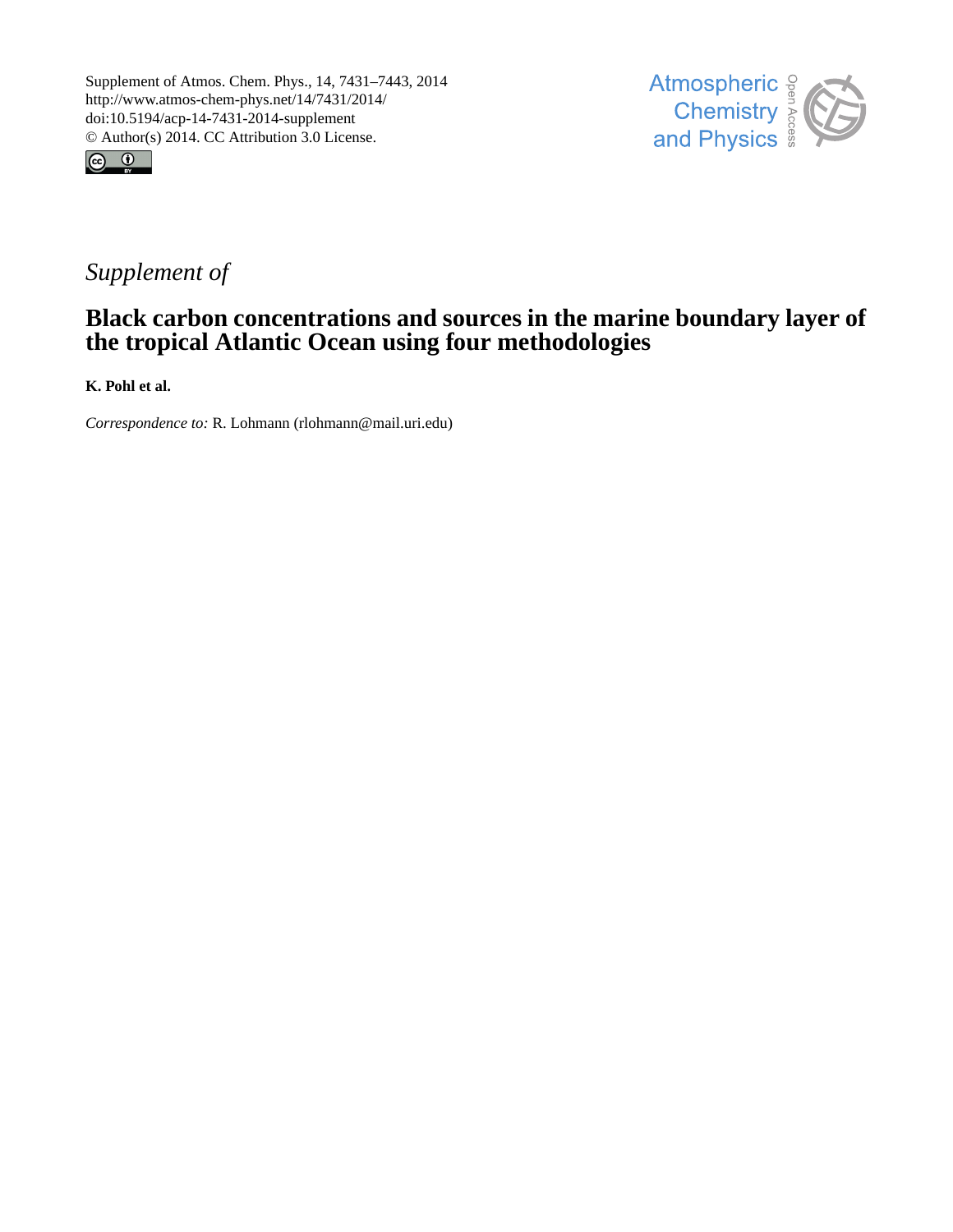#### 1 **Supplementary Materials**

#### 2 **SI Materials and Methods**

3 The pyrene fluorescence loss method is a novel approach to quantify a broader portion of 4 the BC combustion continuum (Flores-Cervantes et al., 2009). BC concentrations were 5 calculated from the loss of dissolved pyrene based on eq.  $1 - 3$ .

$$
f_w = \frac{c_f}{c_i} \tag{eq. 1}
$$

7 Where  $f_w$  is the fraction of pyrene lost from solution due to adsorption to the BC, i.e. ratio 8 of the final  $(C_f)$  to the initial pyrene concentration  $(C_i)$ .

9 
$$
K_d = \frac{(1 - f_w)}{f_w r_{sw}}
$$
 (eq. 2)

10 The solid-water partitioning coefficient  $(K_d)$  for pyrene was determined using equation (2), 11 where  $r_{sw}$  is the solid-water ratio (kg  $L^{-1}$ ).

12 
$$
f_{BC} = \frac{[K_d - f_{OC}K_{OC}]}{K_{BC}C_w^{n-1}}
$$
 (eq. 3)

13 The calculated  $K_d$  was used to determine the fraction of BC ( $f_{BC}$ ) according to equation (3). 14 The K<sub>OC</sub> and K<sub>BC</sub> are the previously determined pyrene partitioning coefficients of  $10^{4.7}$  (L 15 kgOC<sup>-1</sup>) for organic carbon (OC) and  $10^{6.25}$  (L kgBC<sup>-1</sup>) for BC (BC), respectively (Accardi-Dey 16 and Gschwend, 2002). The  $C_w^{n-1}$  is the initial truly dissolved pyrene concentration, where n 17 is the Freundlich exponent of 0.62. An initial concentration of 1  $\mu$ g L<sup>-1</sup> pyrene was 18 purposely selected to allow the  $C_w$  term to approach 1 since the Freundlich exponent is 19 the component with the highest degree of uncertainty. Finally, the  $f_{OC}$  is the fraction of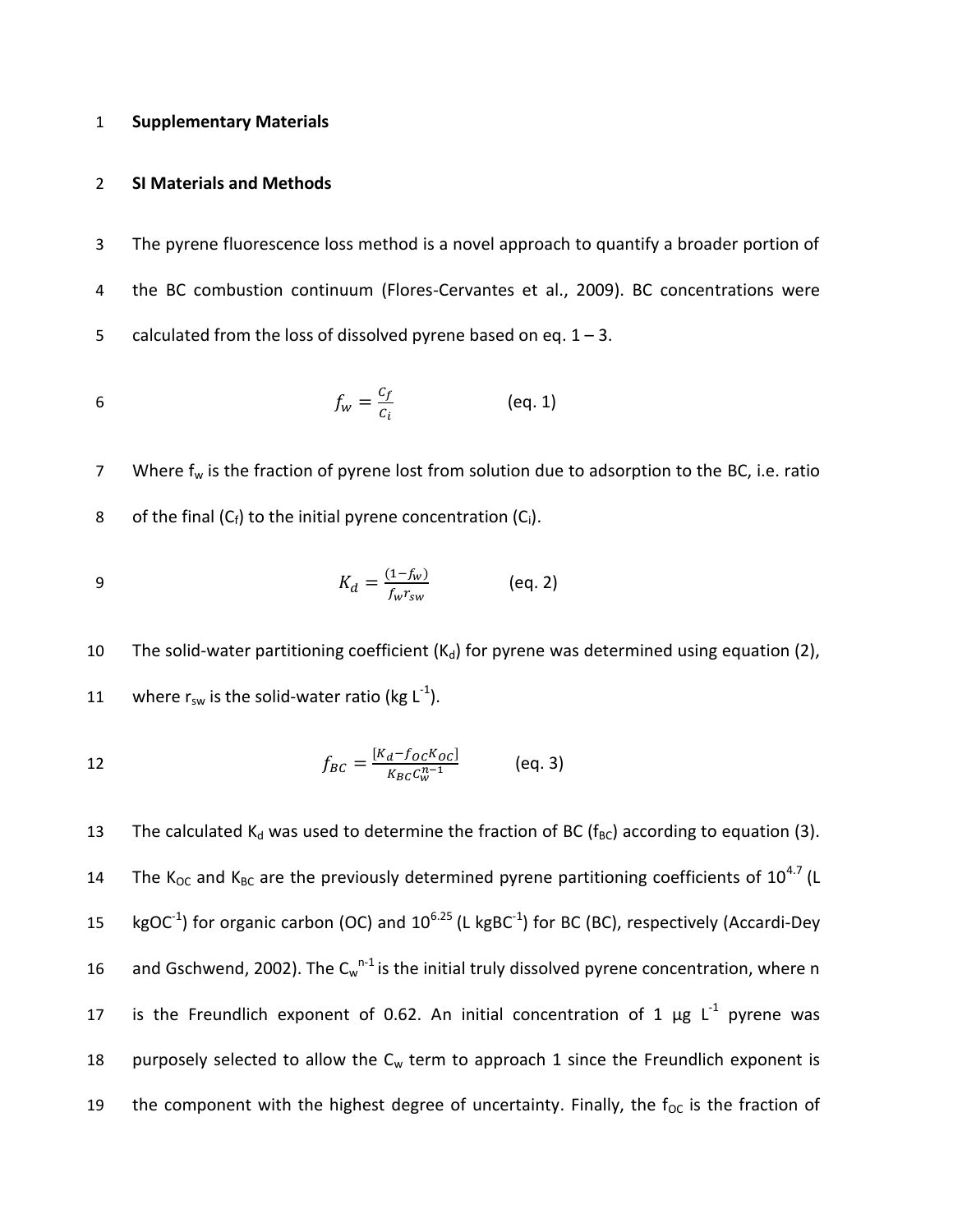the total organic carbon determined by the IRMS during the CTO-375 analysis. We assumed that BC would be a minor constituent so that the total organic carbon would be equivalent to the organic carbon concentration, as was done in Flores-Cervantes (2009).

 Additionally, the salinity of five pyrene solutions with double the filter mass and half the volume were measured with a refractometer in order to assess if salinity could have affected pyrene's solubility in solution. A measurement of 0 ppt was received in triplicate for all five samples, concluding that the salting out effect of pyrene would be minimal in our set-up.

 A series of blank filters were placed on a high volume air sampler at the Graduate School 30 of Oceanography, Narragansett, Rhode Island at a rate of 1.35  $m^3$ min<sup>-1</sup> (47.5 CFM) for 10, 20, 30, 60, and 120 minutes to test if the carbon blank would decrease inversely as air volume filtered increased. The associated carbon blank was constant for all air volumes, suggesting that the carbon detected by the thermal methods was not due to contamination but rather the filter matrix.

 In separate work, corn pollen was analyzed by both CTO-375 and the pyrene fluorescence loss technique to assess its possible interference on the BC measurements. No BC was detected on the pollen using the pyrene fluorescence loss method; however approximately 66% of the pollen remained after the CTO-375 treatment.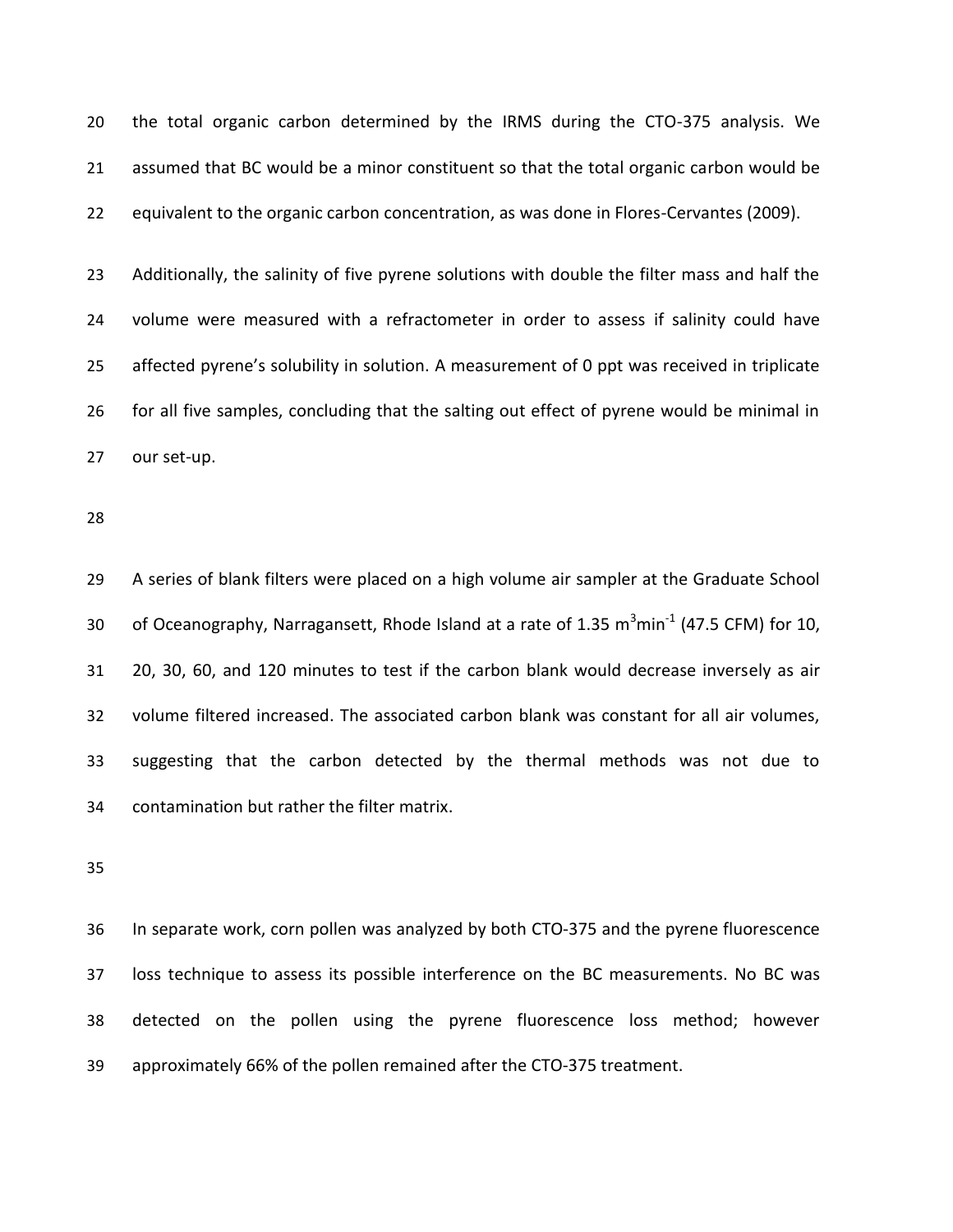- Methodological quality control for the CTO-375 and pyrene fluorescence loss method was also assessed and compared using the NIST standard reference materials 1941b (marine 42 sediment). BC mass fractions for were within the expected range of  $0.7 \pm 0.1\%$  for the CTO-375 method and 1.6% for the pyrene fluorescence loss (Hammes et al., 2007; Flores-Cervantes et al., 2009).
- **SI Table and Figure Captions**







 **SI Fig. 1.** Global fire maps generated from the MODIS Terra and Aqua satellites for (a) June 30-July 9 2010, (b) July 20-27, 2010, (c) July 30-August 8, 2010, and (d) August 18- 28, 2010. Both (a) and (b) co-occurred during the Caribbean and South America region sampling, (c) occurred during the African plume region sampling, and (d) for the subtropical Atlantic region sampling. The color indicates the number of detected wildfires from red (low) to yellow (high). Credits: Jacques Descloitres, Louis Giglio, and Reto Stokli.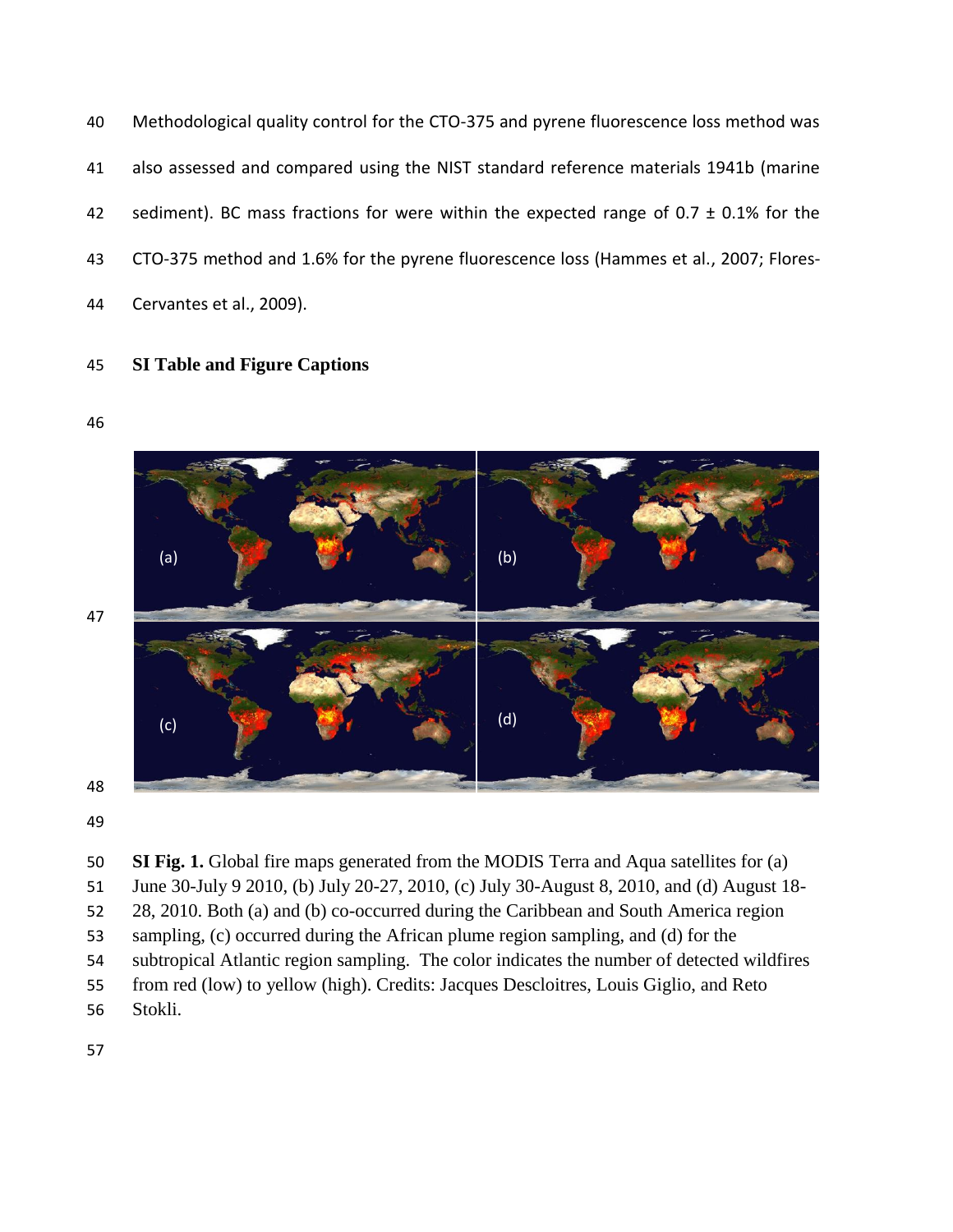

 **SI Fig. 2.** HySPLIT estimates of a 10-day backward wind trajectory at the end of each filter sample at a height of 20 meters and the average regional fraction of black carbon within the total organic carbon (rectilinear projection). Black carbon is further divided between labile organic carbon, soot (CTO-375), and charcoal (pyrene fluorescence loss). The size of each pie chart is in accordance to regional average total organic carbon concentration 65 ranging from 0.2 to 1.8  $\mu$ g m<sup>-3</sup>. 

- 
- 
- 
- 
-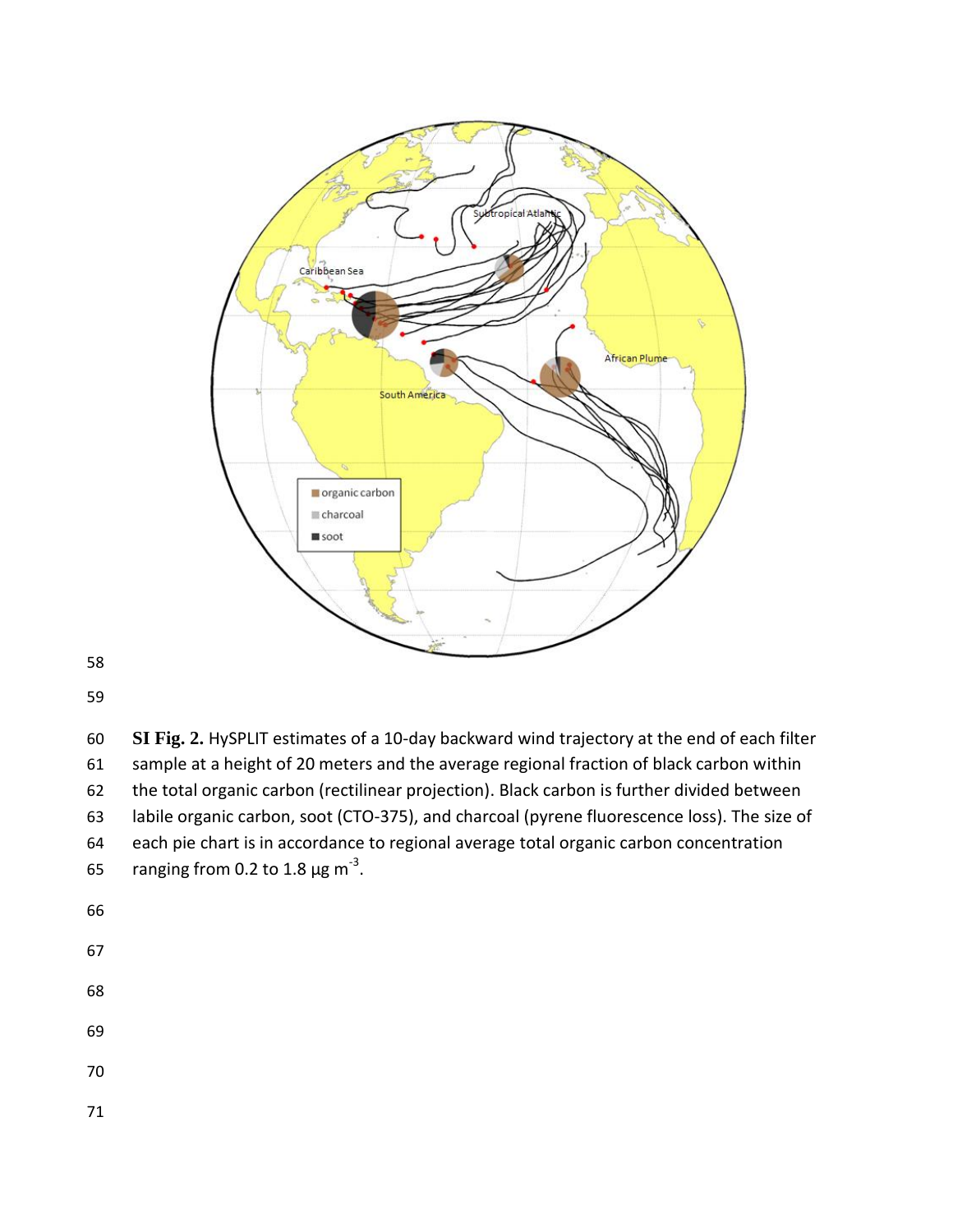| ۰.<br>원 사 |
|-----------|
|           |

| <b>QFF</b>               | <b>CTO-375</b> | <b>PFL</b> | <b>TOT</b> | <b>OT-21</b> | <b>Region</b>               |  |
|--------------------------|----------------|------------|------------|--------------|-----------------------------|--|
| 1                        | 0.00           | 0.62       | 0.32       | 0.00         | Caribbean                   |  |
| $\overline{2}$           | 1.17           | 1.12       | 0.00       | 0.08         | Caribbean                   |  |
| 3                        | 0.64           | 3.56       | 0.00       | 0.52         | Caribbean                   |  |
| $\overline{\mathcal{A}}$ | 3.37           | 2.86       | 0.00       | 0.72         | Caribbean                   |  |
| 5                        | 1.71           | 2.98       | 0.00       | 0.00         | Caribbean                   |  |
| 6                        | 1.02           | 0.95       | 0.00       | 0.16         | Caribbean                   |  |
| $\overline{7}$           | 0.00           | 0.99       | 0.00       | 0.08         | Caribbean                   |  |
| 8                        | 1.39           | 0.00       | 0.00       | 0.00         | Caribbean                   |  |
| 9                        | 0.02           | 0.19       | 0.00       | 0.14         | Caribbean/South America     |  |
| 10                       | 0.35           | 0.42       | 0.00       | 0.53         | South America               |  |
| 11                       | 0.04           | 0.06       | 0.00       | 0.18         | Caribbean                   |  |
| 12                       | 0.83           | 0.53       | 0.00       | 0.14         | Caribbean                   |  |
| 13                       | 0.02           | 0.25       | 0.00       | 0.23         | Caribbean                   |  |
| 14                       | 0.09           | 0.33       | 0.06       | 0.19         | South America               |  |
| 15                       | 0.04           | 0.33       | 0.00       | 0.20         | <b>African Plume</b>        |  |
| 16                       | 0.01           | 0.47       | 0.03       | 0.83         | <b>African Plume</b>        |  |
| 17                       | 0.08           | 0.21       | 0.03       | 0.92         | <b>African Plume</b>        |  |
| 18                       | 0.03           | 0.91       | 0.03       | 1.33         | <b>African Plume</b>        |  |
| 19                       | 0.19           | 0.74       | 0.01       | 0.73         | <b>African Plume</b>        |  |
| 20                       | 0.03           | 0.36       | 0.00       | 0.30         | <b>Subtropical Atlantic</b> |  |
| 21                       | 0.02           | 0.40       | 0.00       | 0.33         | <b>Subtropical Atlantic</b> |  |
| 22                       | 0.03           | 0.00       | 0.18       | 0.09         | <b>Subtropical Atlantic</b> |  |
| 23                       | 0.03           | 0.09       | 0.00       | 0.13         | <b>Subtropical Atlantic</b> |  |
| 24                       | 0.30           | 0.56       | 0.14       | 0.00         | <b>Subtropical Atlantic</b> |  |
| 73                       |                |            |            |              |                             |  |

74 SI Table 1: Black carbon concentration ( $\mu$ g m<sup>-3</sup>) per individual filter for each method.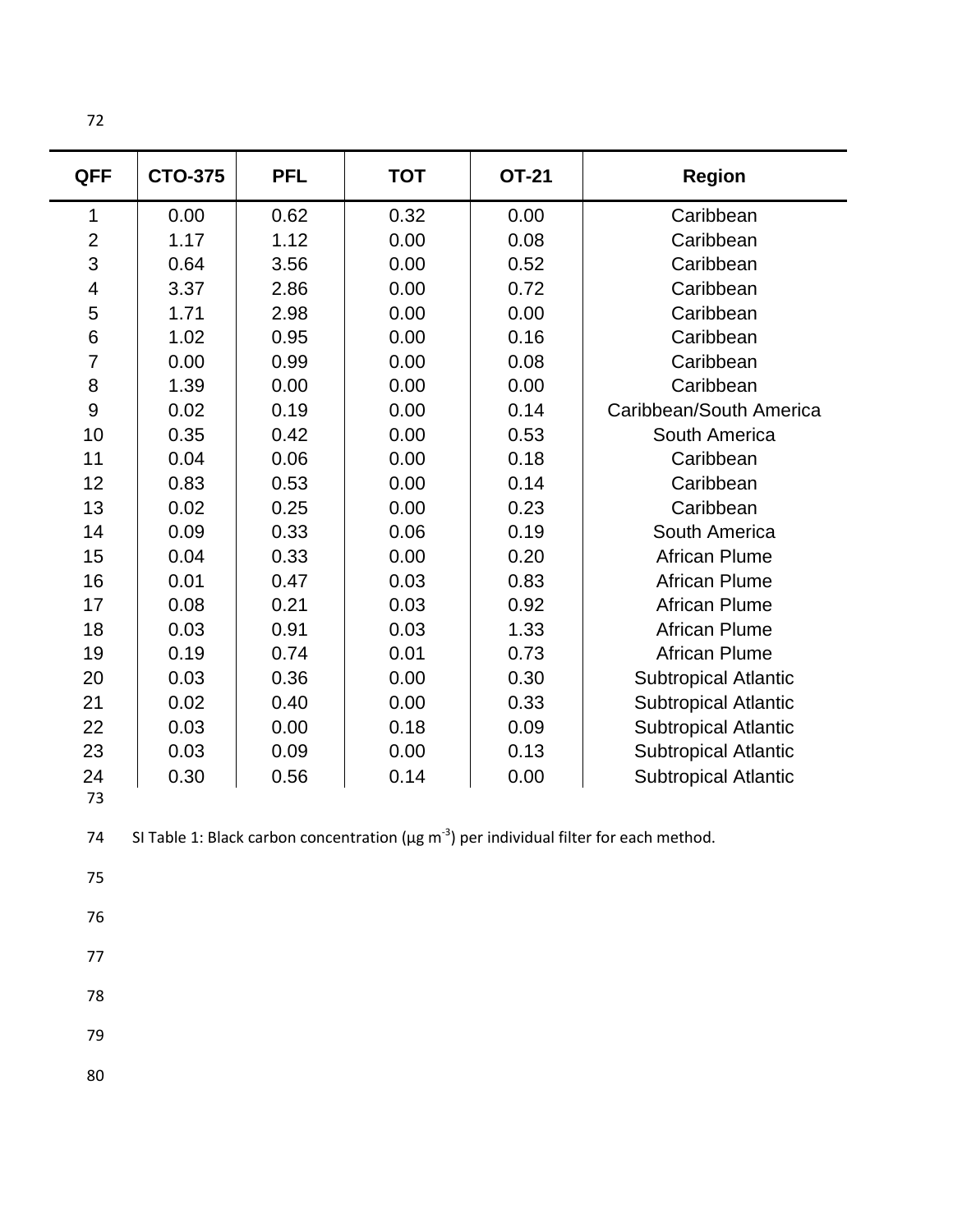| <b>Sample</b>           | $TOCa$ ug m <sup>-3</sup> | TOC <sup>b</sup> ug m-3 | $\delta^{13}$ C-TOC | $\delta^{13}$ C-BC |
|-------------------------|---------------------------|-------------------------|---------------------|--------------------|
| $\mathbf{1}$            | 0.4                       | 0.9                     | $-22$               | $\overline{2}$     |
| $\overline{2}$          | 2.1                       | 2.3                     | $-32$               | $-91$              |
| 3                       | 3.1                       | 3.9                     | $-27$               | $-64$              |
| $\overline{\mathbf{4}}$ | 3.8                       | 6.1                     | $-27$               | $-39$              |
| 5                       | 5.8                       | $5.2$                   | $-34$               | $-41$              |
| 6                       | $1.1\,$                   | 0.4                     | $-33$               | $-42$              |
| $\overline{7}$          | 1.2                       | 0.8                     | $-9$                | $-17$              |
| 8                       | $1.9\,$                   | $1.6\,$                 | $-26$               | $-36$              |
| 9                       | 0.4                       | 0.4                     | $-24$               | $-16$              |
| 10                      | 0.5                       | 0.9                     | $-26$               | $-35$              |
| 11                      | $1.0\,$                   | 0.4                     | 22                  | $-23$              |
| 12                      | $0.8\,$                   | 0.7                     | $-28$               | $-40$              |
| 13                      | 0.3                       | 0.4                     | $-27$               | $-6$               |
| 14                      | 0.2                       | 0.2                     | $-32$               | $-34$              |
| 15                      | 0.1                       | 0.2                     | $-26$               | $-18$              |
| 16                      | 0.7                       | $1.1\,$                 | $-19$               | $-26$              |
| 17                      | $1.3\,$                   | $1.6\,$                 | $-19$               | $-16$              |
| 18                      | 1.5                       | 1.9                     | $-20$               | $-2$               |
| 19                      | 0.7                       | 0.9                     | $-22$               | $-24$              |
| 20                      | 0.2                       | 0.4                     | $-23$               | $-13$              |
| 21                      | 0.3                       | 0.4                     | $-24$               | $\overline{3}$     |
| 22                      | 0.2                       | $0.1\,$                 | $-25$               | $-27$              |
| 23                      | 0.2                       | 0.2                     | $-17$               | $-17$              |
| 24                      | 0.2                       | 0.4                     | $-25$               | $-21$              |

83 SI Table 2: Total organic carbon concentrations as measured by the CTO-375 (TOC<sup>a</sup>) and TOT

84 (TOC<sup>b</sup>) methods and the  $\delta^{13}$ C values for the total organic carbon and black carbon determined for

each filter by the CTO-375 method after blank correction.

- 
- 

| <b>Regional Average</b>        | <b>CTO/PFL</b> | <b>BC/TOC-IRMS</b> | <b>BC/TOC-TOT</b> |
|--------------------------------|----------------|--------------------|-------------------|
| Caribbean                      | 1.2            | 0.45               | 0.16              |
| South America                  | 0.6            | 0.45               | 0.40              |
| African Plume                  | 0.3            | 0.13               | 0.73              |
| <b>Subtropical Atlantic</b>    | 0.2            | 0.36               | 0.67              |
| 1650 diesel particulate matter | 3.1            | 0.62               |                   |